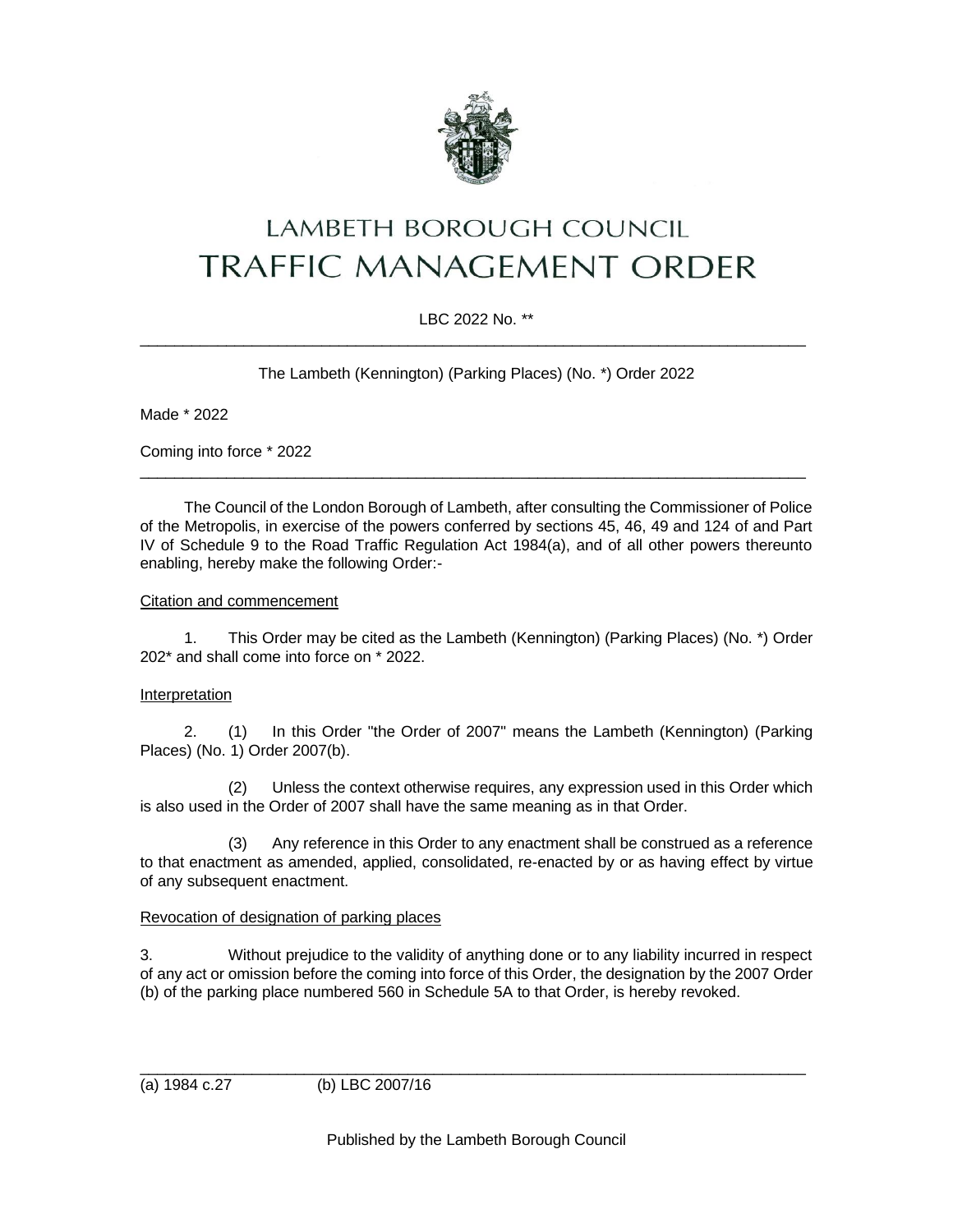### Designation of parking places and application of the Order of 2007 thereto

4. (1) Each area on a highway comprising the length of carriageway of a street specified in column 2 of the Schedule to this Order and bounded on one side of that length by the edge of the carriageway and on the other sides by a white line marking is designated as a parking place.

(2) The reference in this Article to a white line marking shall be construed as a reference to the white line marking (either broken or continuous) provided for in Schedule 7 to the Traffic Signs Regulations and General Directions 2016(a) or, if applicable, authorised by the Secretary of State by virtue of section 64 of the Road Traffic Regulation Act 1984.

(3) The provisions of the Order of 2007 (other than Articles 3 and 15) shall apply to the areas designated as parking places by this Order as if in those provisions any reference to a parking place included a reference to an area designated as a parking place by this Order and as if any reference to the Schedules to the Order of 2007 included a reference to the Schedule to this Order.

Placing of traffic signs, etc.

- 5. The Council shall:-
	- (a) place and maintain traffic signs indicating the limits of each parking place referred to in the Schedule to this Order;
	- (b) place and maintain in or in the vicinity of each parking place referred to in the Schedule to this Order traffic signs indicating that such parking place may be used during the permitted hours for the leaving only of the vehicles specified in Article 4(10) of the Order of 2007; and
	- (c) carry out such other works as is reasonably required for the purposes of the satisfactory operation of each parking place referred to in the Schedule to this Order.

Dated this \* day of 2022

Ben Stevens Highway Network Manager

 $\_$  ,  $\_$  ,  $\_$  ,  $\_$  ,  $\_$  ,  $\_$  ,  $\_$  ,  $\_$  ,  $\_$  ,  $\_$  ,  $\_$  ,  $\_$  ,  $\_$  ,  $\_$  ,  $\_$  ,  $\_$  ,  $\_$  ,  $\_$  ,  $\_$  ,  $\_$  ,  $\_$  ,  $\_$  ,  $\_$  ,  $\_$  ,  $\_$  ,  $\_$  ,  $\_$  ,  $\_$  ,  $\_$  ,  $\_$  ,  $\_$  ,  $\_$  ,  $\_$  ,  $\_$  ,  $\_$  ,  $\_$  ,  $\_$  , (a) S.I. 2016/362